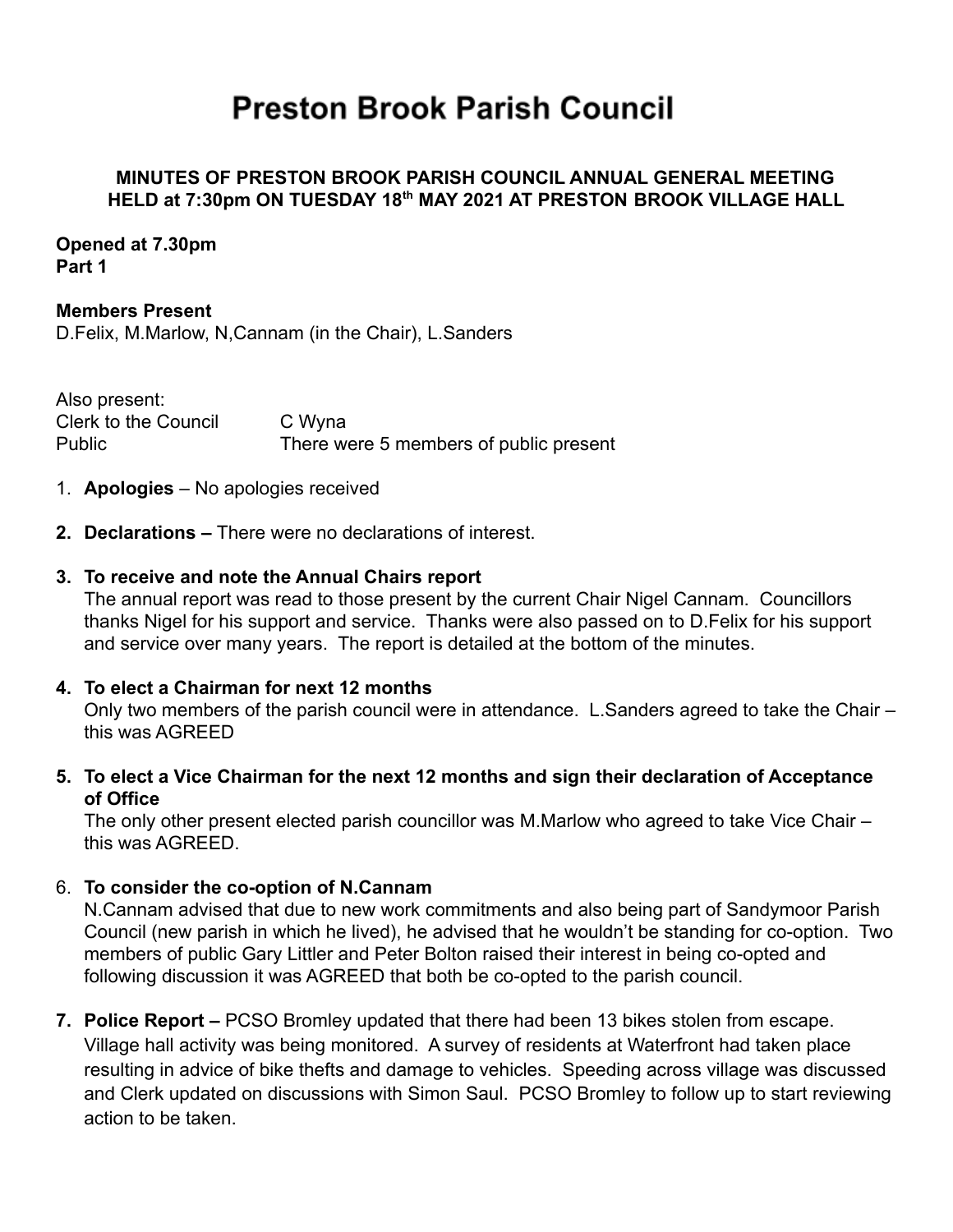## **8. Minutes of the previous meeting**

RESOLVED that the minutes of the Ordinary Parish Meeting of 20 April 2021 be accepted as a true record. The minutes were AGREED by all present.

## **9. Financial Report**

**a) Receipts –** £13,000 – Precept 2021/2022

#### **b) Payments approved**

C.Wyna – Salary - £320.42 HMRC - £74.20 Zurich – Annual liability insurance - £257.60 Reimbursement to C.Wyna – Purchase of appliances for village hall - £488

- c) **Balance of account -** £37,279.04
- **d) To approve the Income & Expenditure Report for 2021/22** The Clerk presented the income and expenditure report. This was AGREED by all present.

## **10.Policies**

- **a)** To approve the Model Standing Orders 2018
- **b)** To approve the Model Financial Regulations

Both items were **deferred** to the next meeting to enable new Councillors to consider their content prior to approval

## 11. **To discuss and agree next steps in response to the correspondence between Cllr J Bradshaw and Ian Saxby regarding speeding issues and turning on Windmill Lane**

This item was **deferred** to the next meeting to enable new Councillors to consider the content prior to commenting further.

#### **12.To approve repair/replacement of bench at Windmill Lane and associated budget**

Following some reports from residents, the Clerk requested the replacement of the wooden bench at Windmill Lane. This was used by many but it was now beyond repair. The Clerk agreed to obtain prices for approval at the next meeting of a composite bench.

# **13.To discuss approach to recruitment of Parish Councillors**

Despite co-option of two new Councillors, the Clerk advised of the need to build up the parish council numbers in order to meet the required 8 Councillors in line with the constitution. Councillors were to give thought to various options that could be considered to support this and present at the next meeting.

# **14.Correspondence**

None received.

# **15.Urgent items**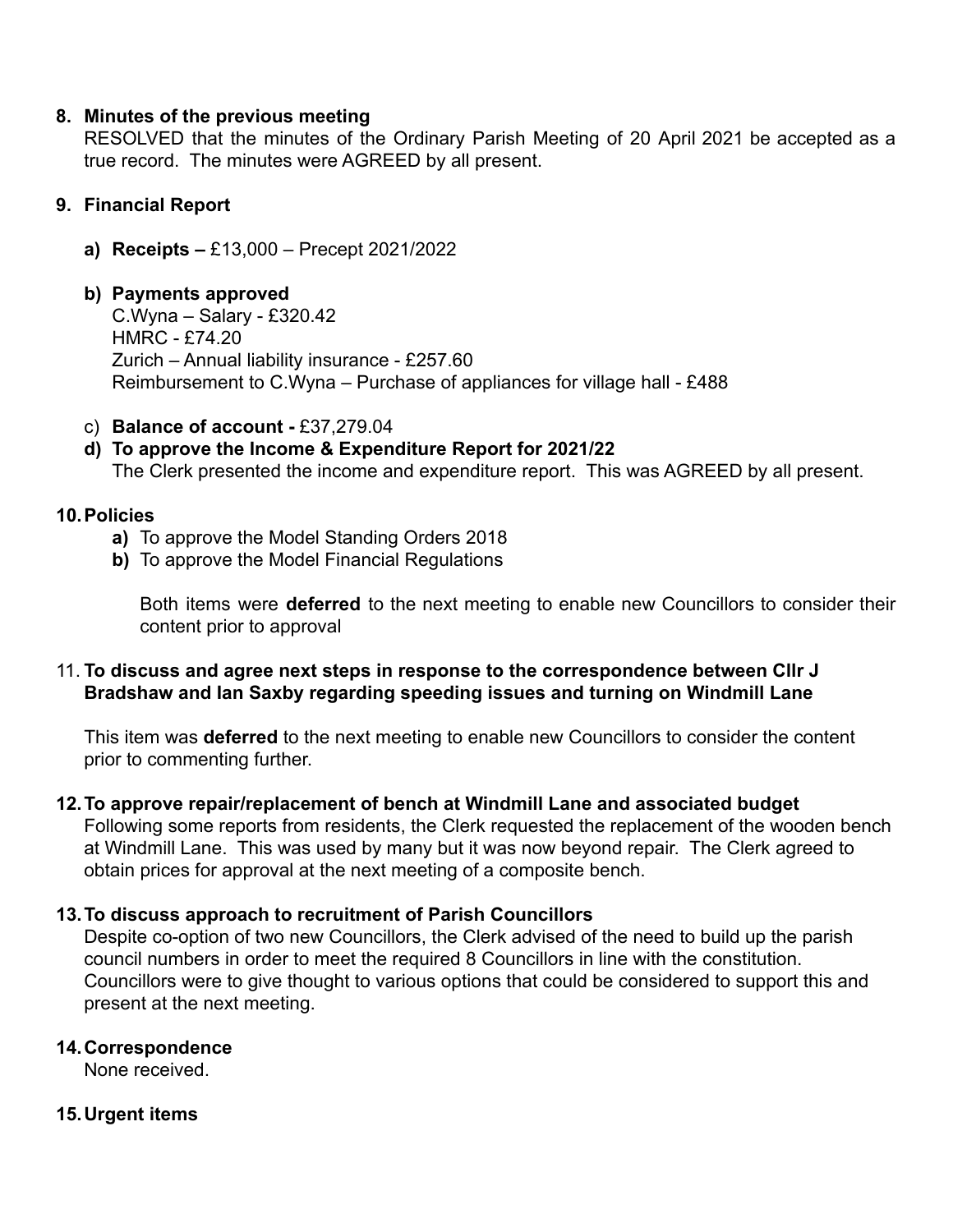It was requested that whilst back to face to face meetings, how could we engage others to join who weren't comfortable with the new arrangements. It was discussed to trial at the next meeting a set up of a virtual live meeting and review success.

## **16.Public forum**

a) Resident from Aston Green was in attendance (Terry) to raise concern on the land drain issues stating that matters were still not resolved and was ongoing. The Clerk updated on everything the parish had done in order to support and what outcome was sought. Terry advised that despite contacting the council and ward councillor, no response had been forthcoming but he hadn't followed this up. This was now a civil issue between Terry and the landowner at Tannery Farm. The Clerk concluded with Terry that this would simply be noted.

## **17.Next meeting**

- Date and time of next meeting being Tuesday  $15<sup>th</sup>$  June 2021 at 7:30pm.
- Meeting closed at 9:05pm

# **18.Exclusion of Public and Press**

#### **Part 2**

Items of a "confidential or other special nature" during which it is likely that the meeting will not be open to the public and press as there would be a disclosure of exempt information as defined in Section 100 of the Local Government Act 1972.

The Clerk advised that he would be looking to tender resignation soon due to a new job. It was agreed that an approach be discussed at the next meeting to recruit a replacement.

**Signed as a true record**

**………………………………**

**Councillor L Sanders Chairperson**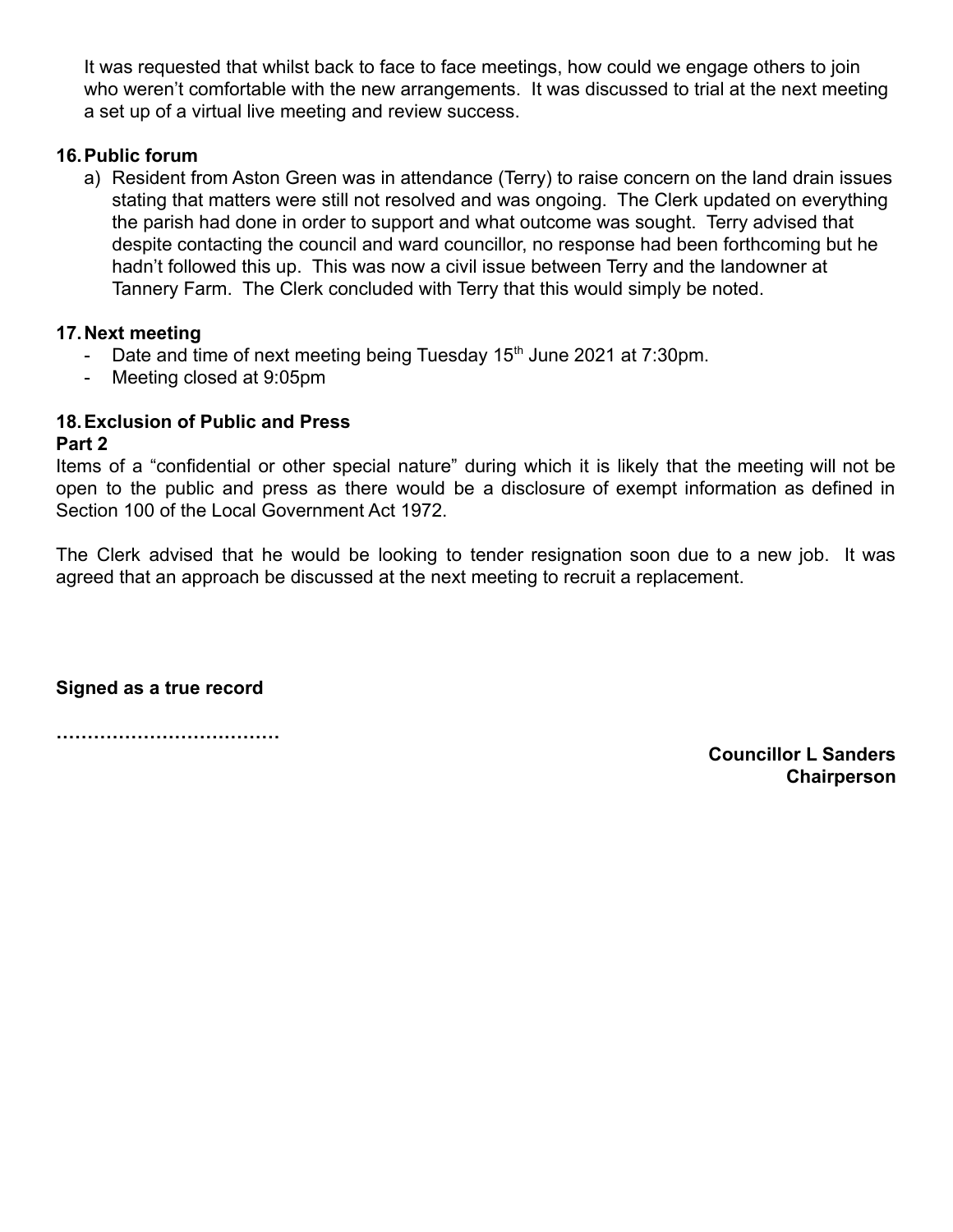# **Preston Brook Parish Council**

# **2021 AGM Chairman Report – Cllr Nigel Cannam**

This last year has been a very different year in all respects.

For the Preston Brook Council it has meant that we have had to adopt a new way of working and meeting, a very different approach to that of which we were used to, all due to the CoVid 19 pandemic. All Councillors and the Clerk had to be based at home, carry out Parish Council Business and attend monthly meetings online using devices and services they were all less familiar with. We made it work and we carried on ensuring that the Council could still function, at a slightly reduced capacity but was still functional.

Thank you all for that and thank you for making it work.

Throughout the year we have lost and gained councillors.

In May 2020 Mike Bryne resigned for personal reasons.

In July we lost the Chair (J Sampson) as she was moving to Scotland.

From September Nigel Cannam became the Chair and David Felix became the Vice Chair.

In October Mike Marlow was Co-Opted in.

In December we welcomed Lauren Saunders to her first meeting after being Co-Opted onto the Council.

As I alluded to earlier Council work has continued. Discussions started concerning the amalgamation of the Village Hall with the Preston Brook Parish Council which could help develop the community feel, and identity. The results of a resident survey suggests that this move would be agreeable to the residents of the village. This will need to be progressed over the coming months, years! If still an option?

In July 2020 we received notification that the M56 Junction 11a project had been terminated, this was an un-expected shock. The Parish Council will continue to discuss with Highways England and Halton Borough Council whether heavy traffic can be diverted away from Preston Brook.

We have been responding to any planning applications that we are made aware of with relevant and beneficial comments. Currently there are no applications that we need to be concerned with.

From a Council administrative perspective and due to the "Jackie Weaver and online virtual recorded meeting incident that became viral" it was agreed that the Preston Brook Parish Council Documentation, Process and Polices should all be reviewed, this is still ongoing and should be complete very soon.